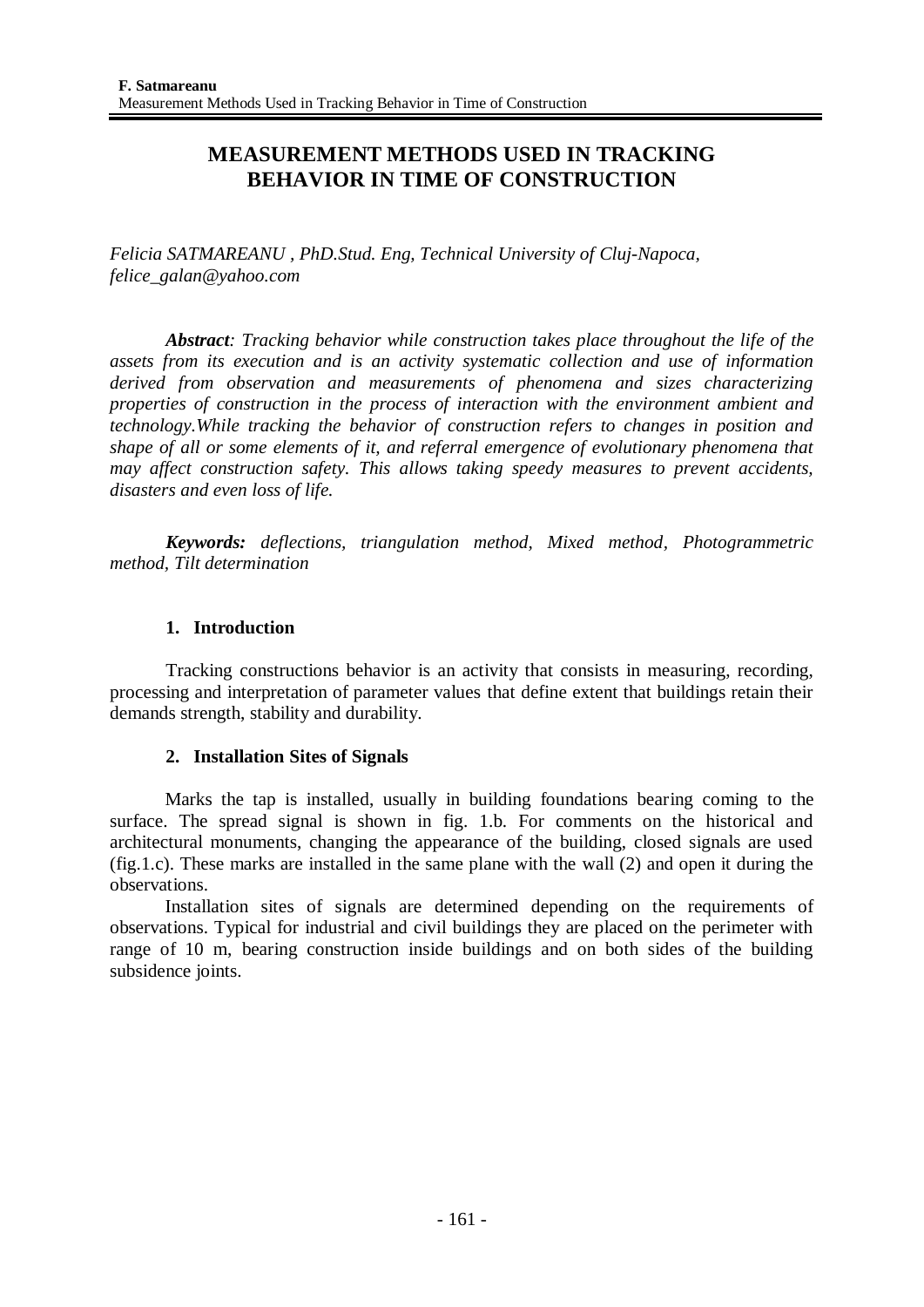

Fig. 1. Signals Fixing points for making observations on settlements bridges a) depth cues; b) parts (branded) compaction; c) benchmark closed form slump

Mark *j* i compaction cycle is calculated as follows:

$$
\Delta ij = Hoj - Hij
$$

Where:

- Høj - quota zero mark in the cycle of measurements;

- Η і ј - brand share observations and ј cycle.

When measuring the deflections of structural elements located above, or to measure displacements of points above which are obstacles, use short groom several tens of centimeters, made of a light metal and divided as invar groom belt.

Depending on needs, the groom sits on landmarks, verticalized into a circular vial is suspended or strip or bar of constructs examined in detail.

The lower end of the tape, which was suspended weighs surprised that sank in a bowl of water. When examining construction steel bands or bars are welded suspension of test patterns followed by the construction element. During measurements will note the air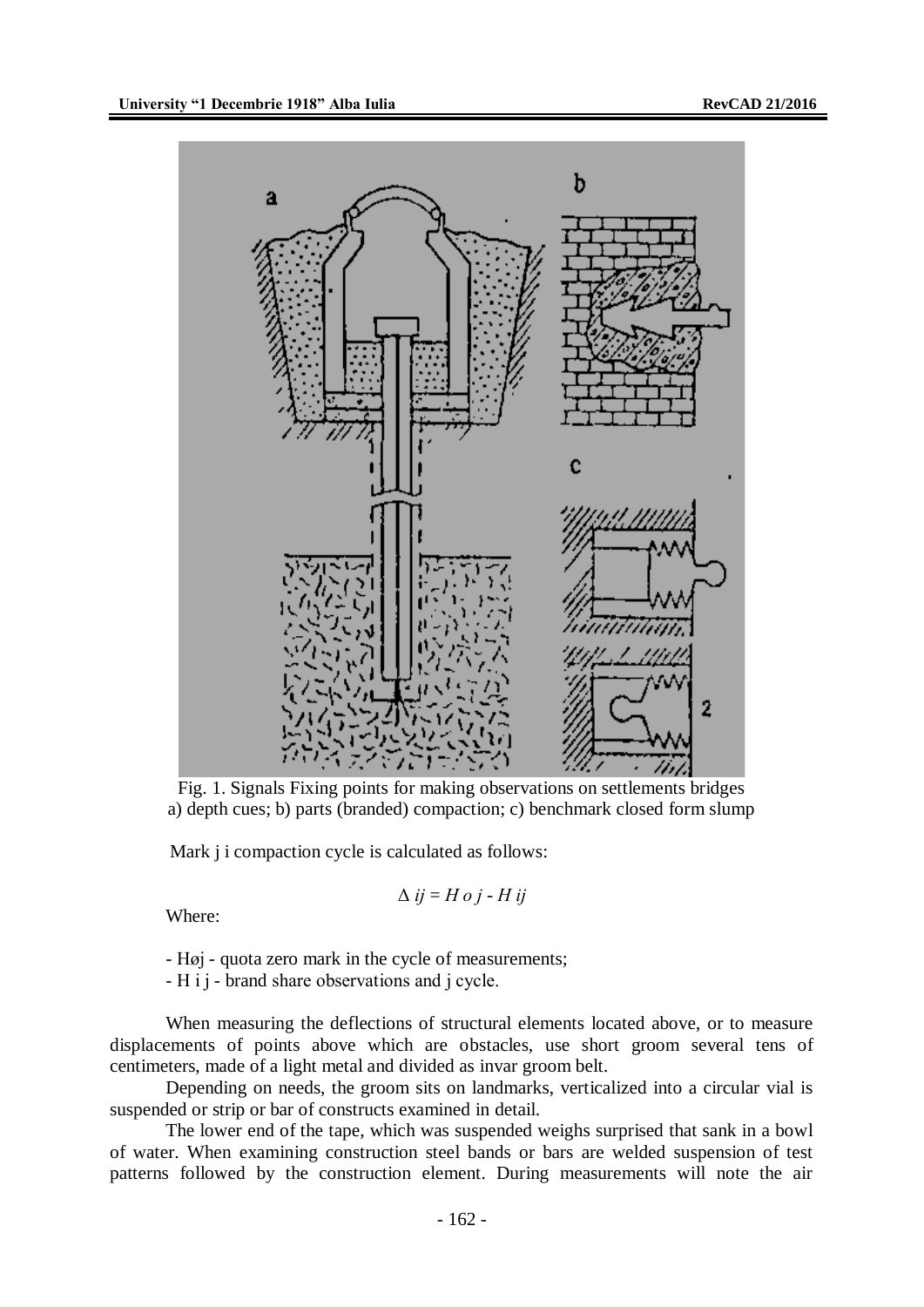temperature to calculate changes in the length of the suspension strips or bars to take them into account in deflections to be determined.

Mira band fits easily through rods with nuts and is being carried out using precision level readings are placed on special pillars, tall or tripod and connected with a leveling screed.

Sizes calculated displacements are usually present simultaneously in foram tables and charts the fall and particulars concerning the state of the object examined air and water temperature, time status etc.

Bridge beams to measure arrows mark is placed on top of the superstructure. Executing geometric leveling, during the test sample can be measured with great precision arrows actual construction. This leveling runs to landmarks fixed precision instruments.

## **3. Measurement of Deflections (Arrows) Side Pillars Endorsement Process**

This process is used to determine the bending columns, pillars, etc., in the industrial hall. Checked the sector, some distance "l". The axis of the array of pillars A - A1 (about 1) meter) plot a parallel axis A1 - A111, marked the ends of them.



Fig. 2 The process targeting two side theodolite

Above these signs shall be installed and carefully crosses the theodolite and brand of sight.

The difference of the readings in the two (three) of the theodolite vertical position of the circle at the bottom of the pillar C1, Cm medium and C3 is the deflection of the top of the pillar cross.

$$
\Delta l = Cij - Cmj
$$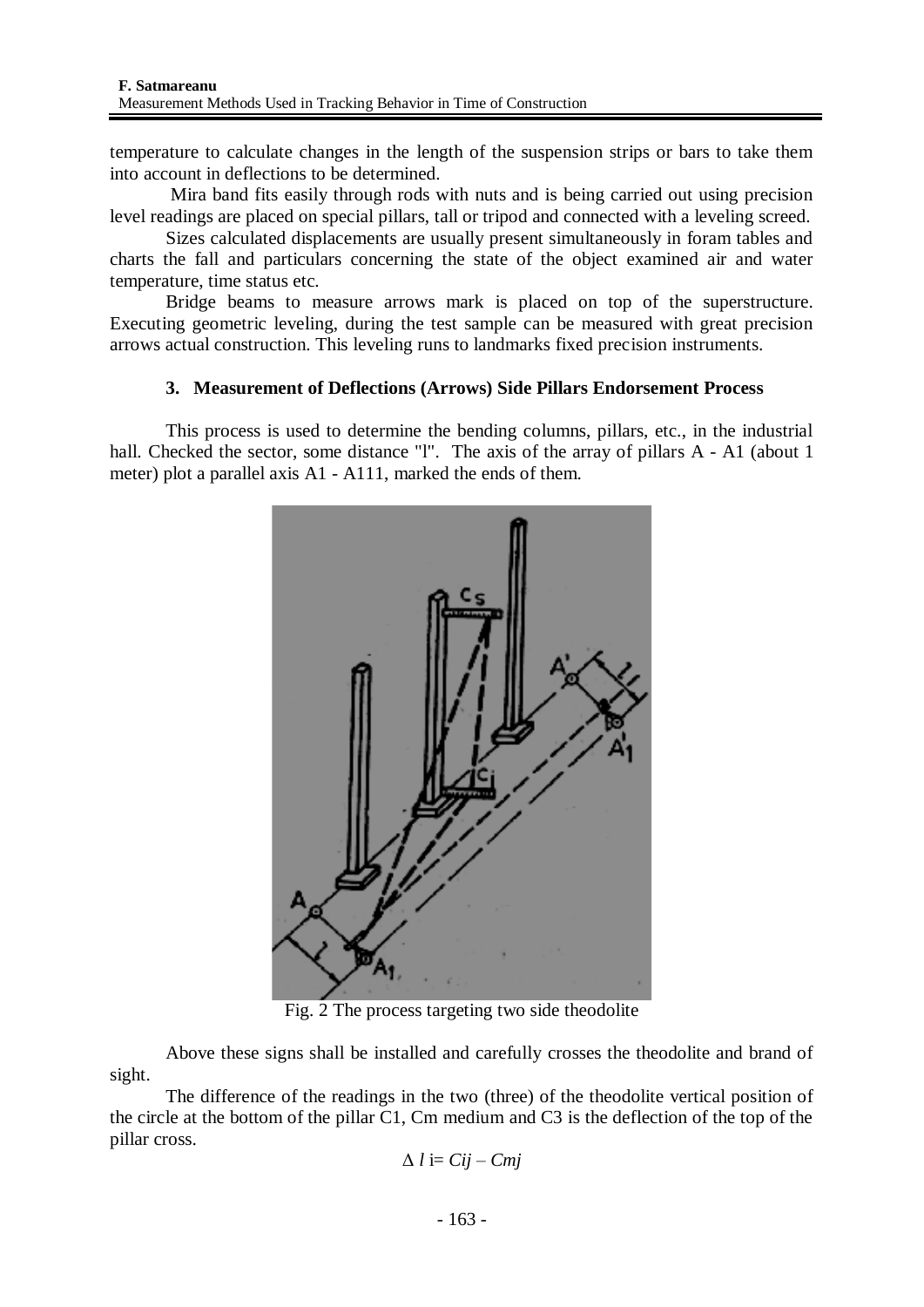$\Delta ai = l - Cii$ .

#### **4. Triangulation method**

For this method basic signals A and B are located at a distance stable ground rather than the object of observation, and the construction of the dam example, to install the pillars of observation I, II, III and regularly (in cycles ) method of triangulation to determine their coordinates.

For this purpose are determined with a very high precision, for example by electrofinder length AB and the base angles of all the triangles is measured.

After processing the data for each cycle is acquired coordinates studied.

Movements observation points (pillars) in X and Y axis directions is calculated as the difference between cycles corresponding coordinates. The results of determining movements are inscribed on schemes drawn up for each cycle of observations. Absolute size of the total movement is determined as Dx diagonal rectangle with sides and  $\Delta Y$ .

$$
\Delta = \sqrt{\Delta X_2 + \Delta Y_2}
$$

If the construction of the points studied, for example the walls of the building can not be installed theodolite, the method guidelines. With this method the angles are measured only at points A and B signals basic and determined the coordinates of points 1, 2, 3 is calculated as the angular intersections. This method does not work so precise triangulation method, but requires a smaller works.

In the cases analyzed movements are determined points in the direction of two axes (the plan) and high reliability. But compared to the volume alignment method of land measurement and processing results are much higher.

#### **5. Mixed method**

Using this method the basic signals A and B are placed in the ground, set at a distance from the object and observation pillars I and II, which forms the alignment of I-II -at a distance not far from the object. Construction installs deformation marks 1, 2 and 3. When making observations in zero cycle, coordinates pillars of observation.  $X^0_{\perp}$ ,  $Y^0_{\perp}$  and  $X^0_{\perp}$ ,  $Y_{II}^0$  determined by the method of triangulation and deviations  $c_{1}^0$ ,  $c_{2}^0$  and  $c_{3}^0$  deformation of the marks 1, 2 and 3 alignment face additional I-II is measured from the pillars.

In the second cycle of observations measurements are repeated in the same sequence, determine the coordinates of observation pillars  $X^I_{II}$ ,  $Y^I_{I}$ ;  $X^I_{II}$ ,  $Y^I_{II}$  and measure deviations  $C^1_{1}$ ,  $C_2^1$  and  $C_3^1$ , deformation of measures to alignment.

If deviations pillars observation

$$
\Delta X^I_I = X^0_{I} - X^I_{I} - X^I_{II}
$$

and

$$
X_{II}^I = X^0 II - X_{II}^I
$$

on X axis error not exceeding determining the coordinates determined by measurement results through triangulation method, then moving it marks strain determine the method of alignment.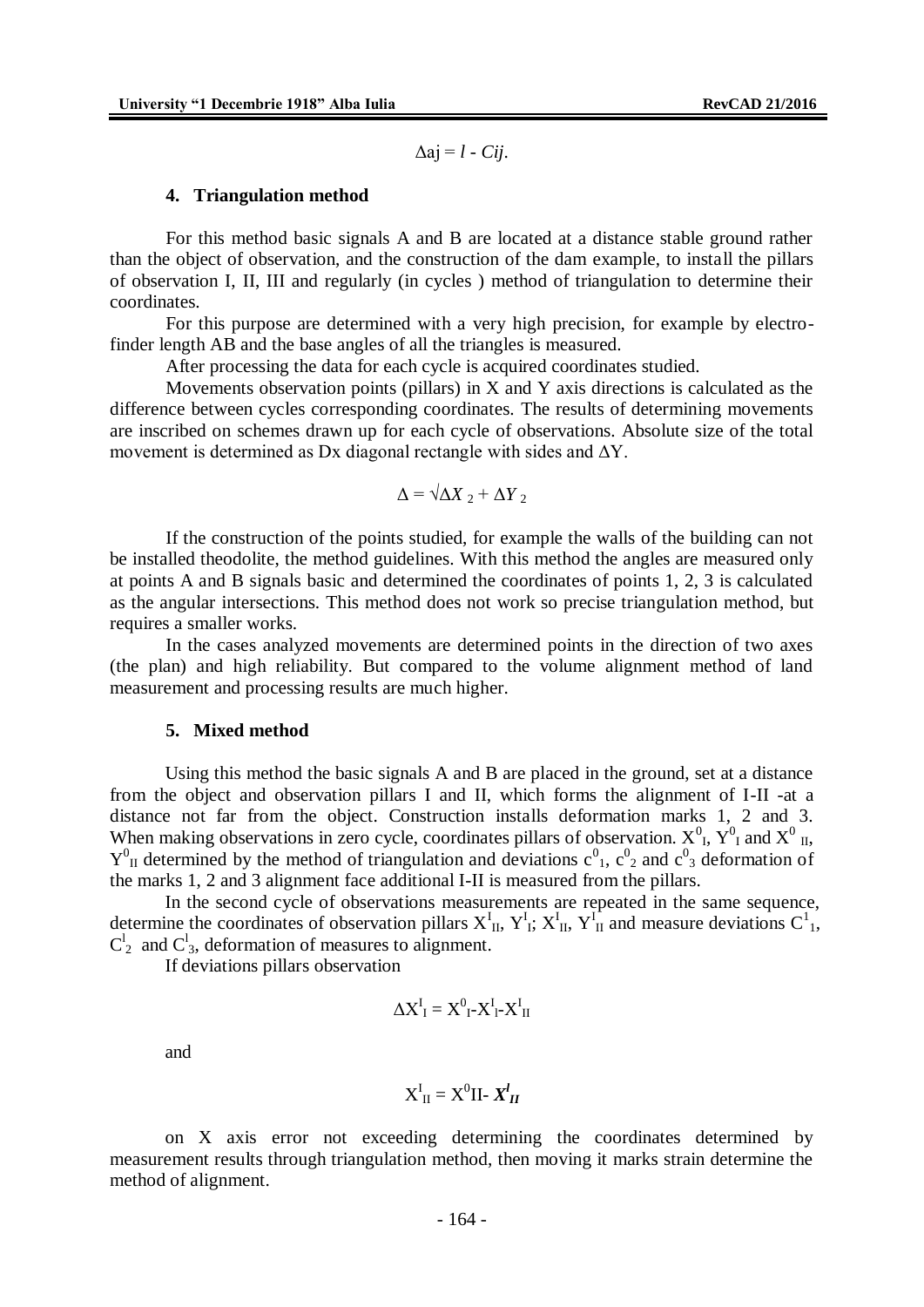If  $\Delta X^I$ <sub>I</sub> movements and  $\Delta X^I$ <sub>II</sub>, errors are larger than the determination of coordinates, then the measurement results alignment deviations from  $C^1$ ,  $C^1$  and  $C^1$  corrections are introduced.

To determine corrections we will analyze; whether the observations given cycle has become a pillar  $\Delta X_I^I$  away from the point I was moved II; Pillar II observations gained movement  $X_I^I$ and II was moved to point III. In this case the corrected values of deviations marks deformation can be calculated formulas:

$$
c_{1cor}^{I} = c_{1}^{I} + \delta_{I}; c_{2cor}^{I} = c_{2}^{I} + \delta_{2}; c_{3cor}^{I} = c_{3}^{I} + \delta_{3}
$$

The method combines observations mixed triangulation method safe and simple method alignments. Compared with the method of triangulation method is significantly reduced volume mixed measurements (in particular a large number of marks), and compared with the method of alignment is significantly increased reliability of the results, since it causes the movement of the alignment points I and II.

## **6. Measuring subsidence and deformation construction methods and terrestrial photogrammetric and stereofotogrammetric**

Fotogrametric and stereofotogrammetric methods land and can be used successfully to measure the construction deformations.

Their advantage over other methods is that they set with sufficient precision constants and temporary deformations (in two or three dimensions) taking place under the action of static and dynamic applications, and can be applied in various technical-engineering purposes (housing, industrial and hydraulic construction, testing bridges, shipyards, studying landslides etc).

Shooting marks deformations is done using phototheodolite in all seasons and in a very short time. Further processing cabinet is made from aerial photographs etereocomparator during the performer agreed. In addition, photographs of the object photographed with marks obtained deformation is an objective document that secures the position of building space to the shooting date.

However, photogrammetric and stereophotogrammetric methods be applied in those cases when this is indicated in economic terms.

**Photogrammetric method** for determining the subsidence and deformation construction consists of sequential shooting of special signs on the building before and after deformation.

**Stereophotogrammetric** of the method is particularity stereoscopic vision to perceive depth space, which allows determining the movement of a certain point in the construction of three measurements.

When construction has a significant or great height and length does not fit on one of the frames, for total coverage of the object shooting is performed as follows:

- a) phototheodolite optical axis, horizontal and parallel to each other, inclined to the perpendicular by the angle  $\pm \varphi$  to the base;
- b) perpendicular to the optical axis of phototheodolite based and parallel to each other, but inclined to do with the angle of  $\pm \omega$  horizon.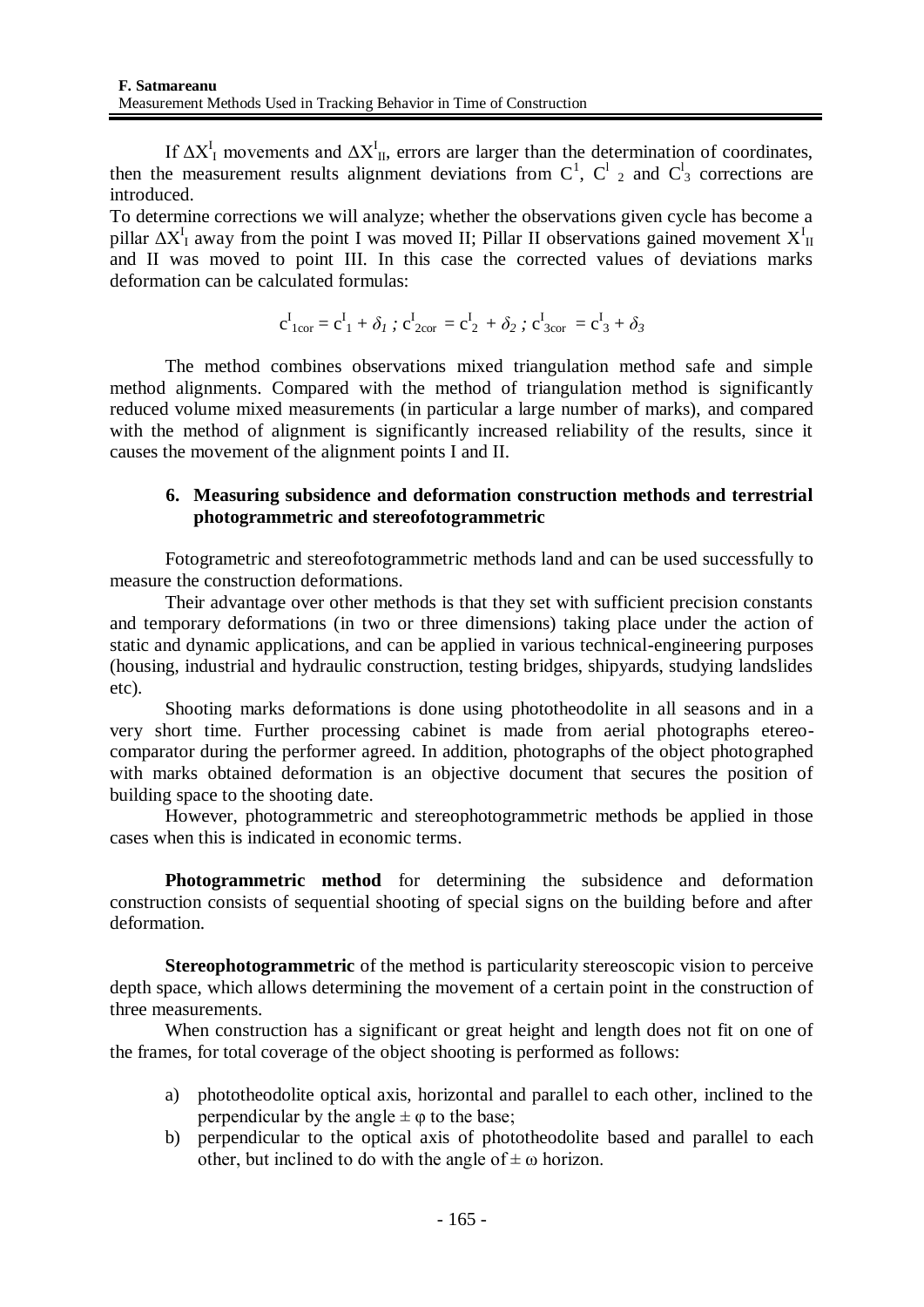In this case the spatial coordinates of the mark in each cycle observations will determine the formulas given special courses stereophotogrammetric. We note that the accuracy of determining the construction of strains in each of cycles depends on the constancy observation height of phototheodolite position and orientation constancy. Basically, these requirements is a difficult task.

With sufficient precision to solve it is necessary to have each of not less than 2-3 frames checkpoints whose position should be determined in advance by surveying methods. Let us analyze some peculiarities and requirements of photogrammetric method and stereophotogrammetric that must be taken into account when measuring the strains construction.

The best signals for comment on construction deformations using phototheodolite are:

- a) pilasters supporting section 40 x 40 cm-pits to the stable layers of foundation and provided with special centering device to ensure consistency and establish phototheodolite in some of the same points pilasters head.
- b) Brands deformations fixed for all observation period in building walls or other parts of the building. The marks are flat metal plates of dimensions 6 x 6 cm and a length of tie rods fixed with 5.6 cm of cement paste target is observed.

On the face of the brand are the concentric circles with diameters of 10, 30 and 50 mm and thickness of 5 mm perimeter, which are painted, ranging from alternative center with black and white paint. It can fund the plate to square with white paint and draw on this fund to a black cross that is made up of two mutually perpendicular lines l0-12 mm wide.

Such a mark appears on the negative form of circles black or white cross, which creates conditions for precise targeting to target black mark on the center brand image deformation.

### **7. Tilt determination by leveling high geometric constructions (or the size of subsidence foundations)**

Tilting higher buildings can be determined, as in the case of subsidence measurement foundations by using trademarks quotas wall planted in four opposite sides of each foundation on which these constructions are executed.

Shares slump marks is determined by a geometric leveling traverse supported by a leveling A landmark located about. 40-50 m building.

The principle of this method is to determine the difference in level between two points A and B based on observations made with a high performing tool horizontal lines and vertical observation groom placed on two points A and B. The two heights are and the  $I_B$  the difference is clear that the drop between point-to- $I_B = H_{AB}$ . With this difference of line B share is

$$
H_B = H_A + h_{ab};
$$
  

$$
H_B = H_A + I_A - I_B,
$$
  

$$
H_A + I_A = H_B
$$

share comments or share horizon line

- 166 -  $H_Z-H_B = I_B$ .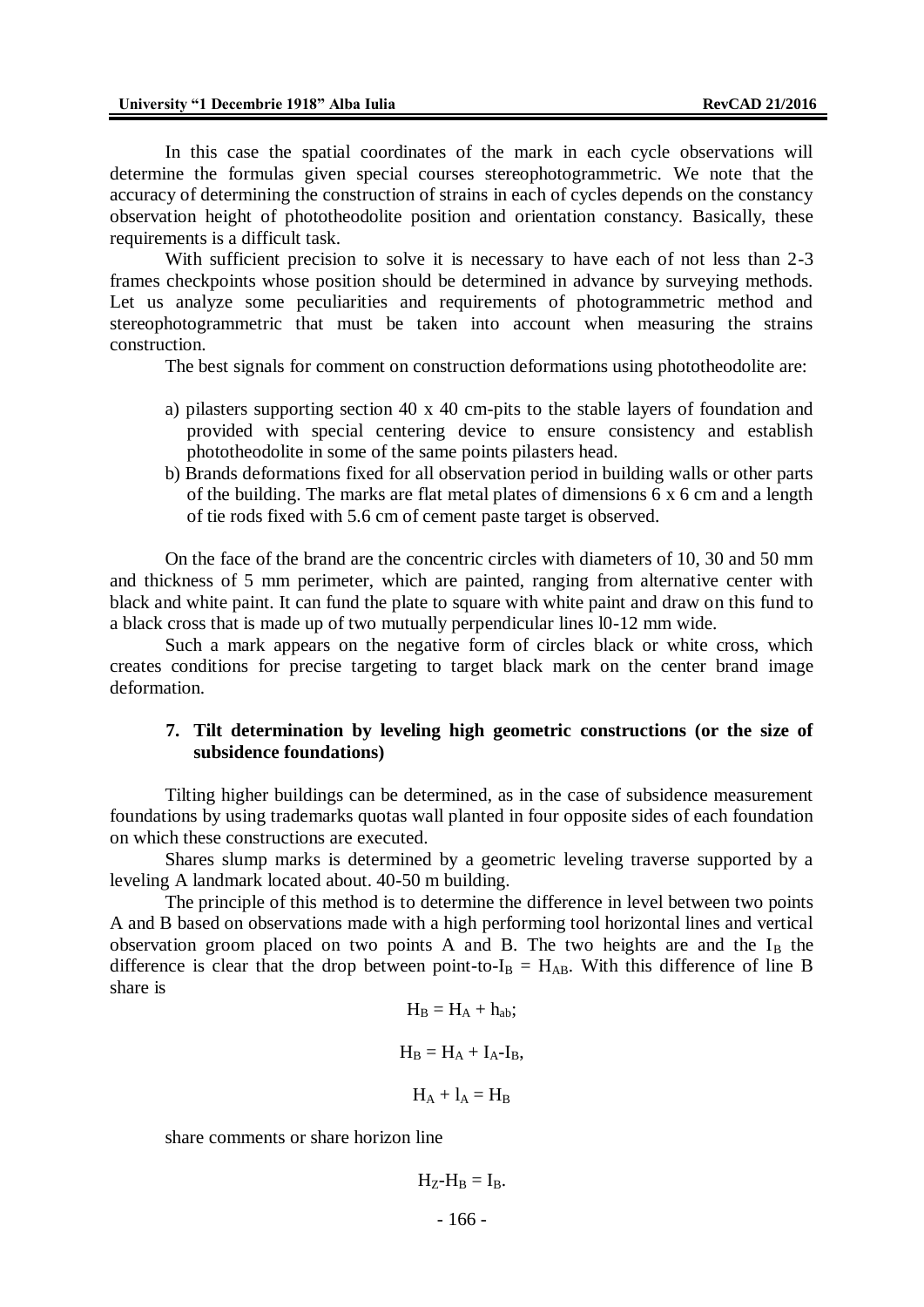

Fig. 3 Geometric levelling method

The instruments used in measurements of heights groom are called vertical levels; Their range is very high, but differs significantly between them, both through constructive principles and in particular through precision. Thus, there are tools that provides accuracies of 1 mm by approximation, called technical tools (technical levels). There are also tools that provide an accuracy of± 0,005mm, called precision instruments used in technical papers and specialty papers.

Regardless of the type of instrument measurements in leveling geometric are usually a point roughly the same distance from point A and B and that to eliminate some errors that occur during the measurement, the main one being the error of collimation (the mismatch between the optical axis and the axis of the rear window visa).

It is easy to understand that horizontal line of observation, tilt it causes errors inedetermined by the existence of an angle measuring heights and  $L$  b equal, equal to  $X$ , the distance from S to A and that B will be equal.



Fig. 4 Collimation error in leveling influence of geometric means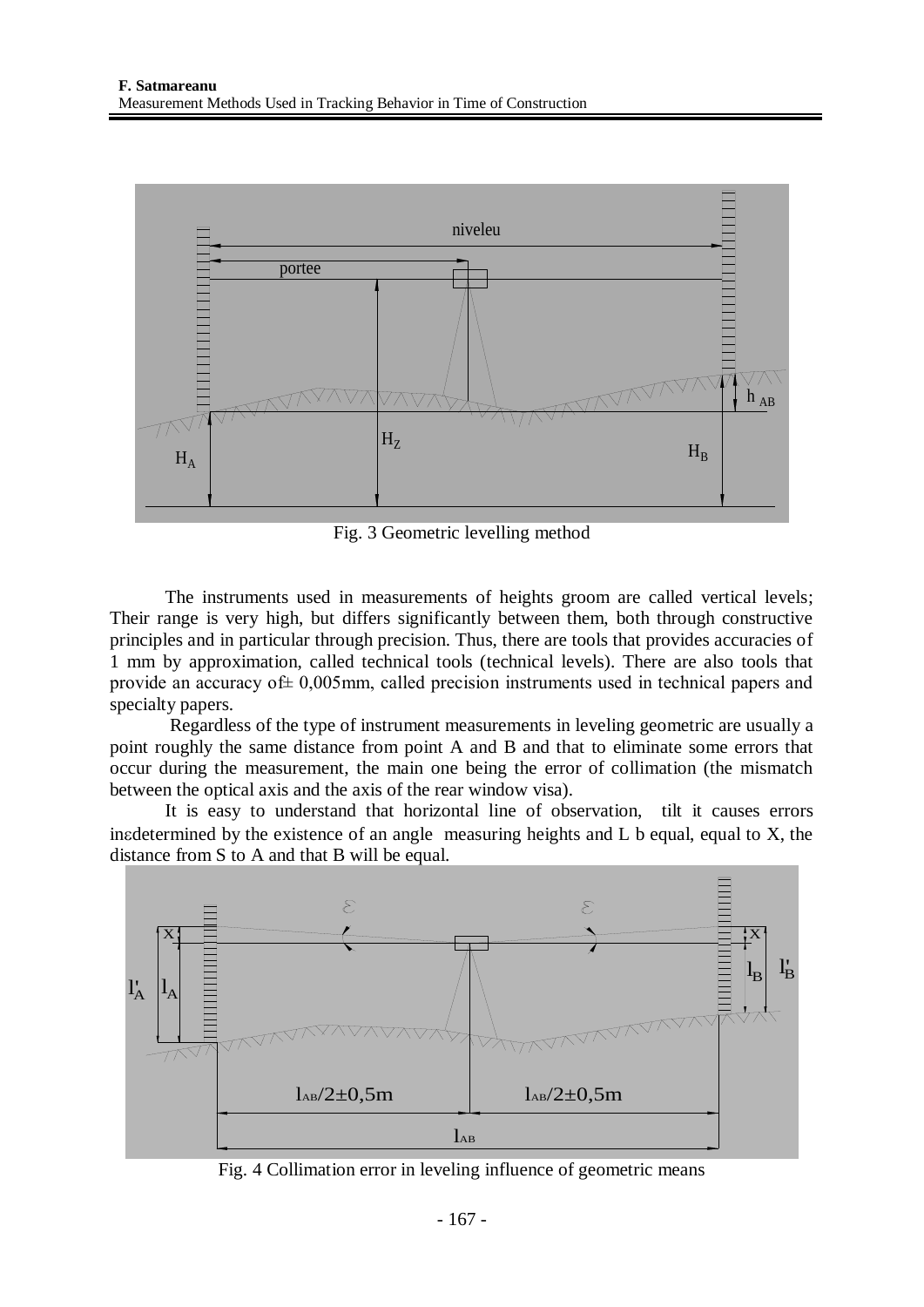$$
l_A' = l_A + X ;
$$
  

$$
l_B' = l_B + X
$$

Level difference:

$$
h_{AB}\!\!=\!\!l_A'\!\cdot\!l_B'\!\!=\!\!(l_A\!\!+\!\!X)\!\cdot\!(l_B\!\!+\!\!X)\!\!=\!\!l_A\!\!-\!\!l_B
$$

It is noted that in this way the error X is canceled. There are times when it is preferred a different point, namely a point S be A or B, which leads to the following situation:

$$
H_B=H_A+h_{AB};
$$
  
\n
$$
h_{AB}=i_A-l_B;
$$
  
\n
$$
H_B=H_A+i_A-l_B;
$$
  
\n
$$
H_B=H_S-l_B;
$$

 $H_S = H_A + i_{AA}$ 



Fig. 5 Collimation error in geometric leveling end

In this case an error occurs, an individual error CS, which is no longer canceled. When point S is A or B there geometric leveling again.

## **8. Conclusions**

The study aims at building knowledge and explains certain parameters that characterize the behavior of local or overall construction investigated. Changes resulting from requests for static or dynamic or factors such as: the nature of the soil foundation, variation in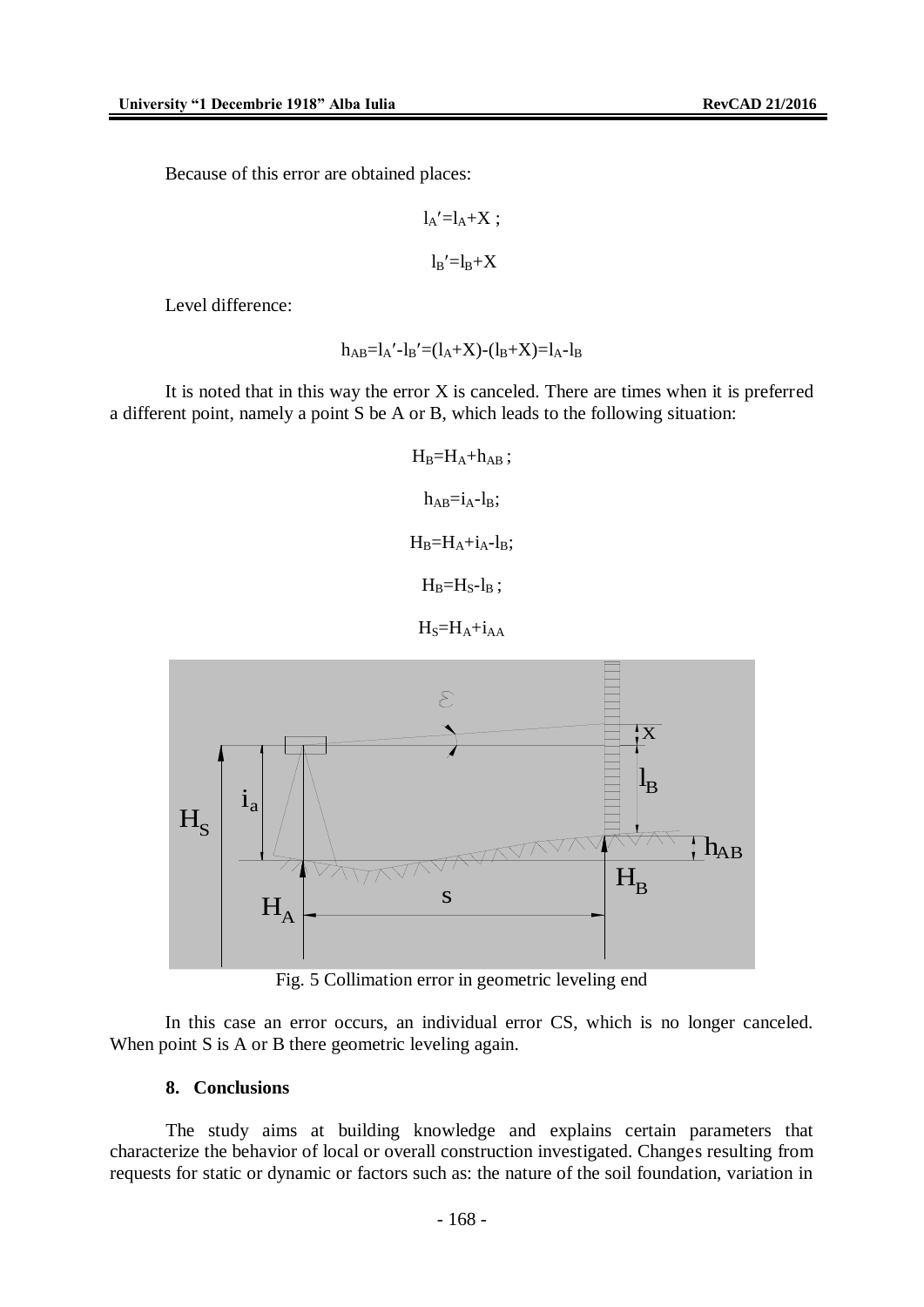groundwater level, the weight of the own the foundation, temperature variations, wind action, are highlighted from the results from measurements taken during testing during construction and after construction and commissioning them into operation.

Through ongoing collaboration branches of engineering, construction activity correlates very often supplemented with the adoption and application of geodetic methods and technologies that come to record, process and represent the behavior of buildings subjected to various disturbing factors.

## **9. Bibliography**

- *1. Neamtu M., Complements of surveying engineering.Institute of Civil Engineering. 1983;*
- *2. Dima, N., Pădure, I. - Mine surveying Publishing "Corvin" 1996;*
- *3. Dima, N., Pădure I. - Mining Topography, Guidelines for the preparation of the diploma project. Lithography Mining Institute of Petrosani 1974;*
- *4. Filimon, R., Botez, N., Surveying General, Technical Publishing House, Bucharest 1958;*
- *5. Oprescu, N..ş.a, Manual engineer surveyor, Vol.I-II-III, Technical Publishing House, Bucharest, 1972,1973,1974;*
- *6. SR EN 1992-1-1, Eurocode 2: Design of concrete structures Part 1: General rules and rules for buildings, Standards Association of Romania, Bucharest, 2006*
- *7. SR EN 1994-2, Eurocode 4: Design of mixed steel and concrete, Part 2: General rules and rules for bridges, Standards Association of Romania, Bucharest, 2006*
- *8. SR EN 1991-1-5, Eurocode 1: Actions on structures, Part 1-5: General actions - thermal actions, Asociaţiade Standardization of Romania, Bucharest, 2005*
- *9. SR EN 1991-1-5, Eurocode 1: Actions on structures, Part 1-5: General actions - thermal actions, Appendix National Standards Association of Romania, Bucharest,2008*
- *10. SR EN 1991-2, Eurocode 1: Actions on structures, Part 2: Actions of traffic bridges, destandardization Association of Romania, Bucharest, 2005*
- *11. SR EN 1991-1-4, Eurocode 1: Actions on structures, Part 1-4: General actions - Wind actions, Standards Association of Romania, Bucharest, 2006*
- *12. SR EN 1991-1-4, Eurocode 1: Actions on structures, Part 1-4: General actions - Wind actions, Appendix National Standards Association of Romania, Bucharest, 2006*
- *13. SR EN 1990 / A1 Eurocode: Basis of structural design. Annex A2 - Application for bridges, Standards Association of Romania, Bucharest, 2006*
- *14. SR EN 1993-1-1 Eurocode 3: Design of steel structures, Part 1-1: General rules and rules for buildings, Standards Association of Romania, Bucharest, 2006*
- *15. SR EN 1993-1-5 Eurocode 3: Design of steel structures, Part 1-5: Structural elements of flat plates required in their plan, Standards Association of Romania, Bucharest, 2007*
- *16. SR EN 1993-1-5 Eurocode 3: Design of steel structures, Part 1-5: Structural elements of flat plates required in their plan, Annex National Standards Association of Romania, Bucharest, 2008*
- *17. SR EN 1993-2, Eurocode 3: Design of steel structures, Part 2: Steel Bridges, Standards Association of Romania, Bucharest, 2007*
- *18. SR EN 1994-1-1, Eurocode 4: Design of mixed steel and concrete structures, Part 1-1: General rules and rules for buildings, Standards Association of Romania, Bucharest, 2006*
- *19. SR EN 1993-1-9, Eurocode 3: Design of steel structures, Part 9: Fatigue, Standards Association of Romania, Bucharest, 2006*
- *20. SR EN 1993-1-9, Eurocode 3: Design of steel structures, Part 9: Fatigue, Annex National Standards Association of Romania, Bucharest, 2006*